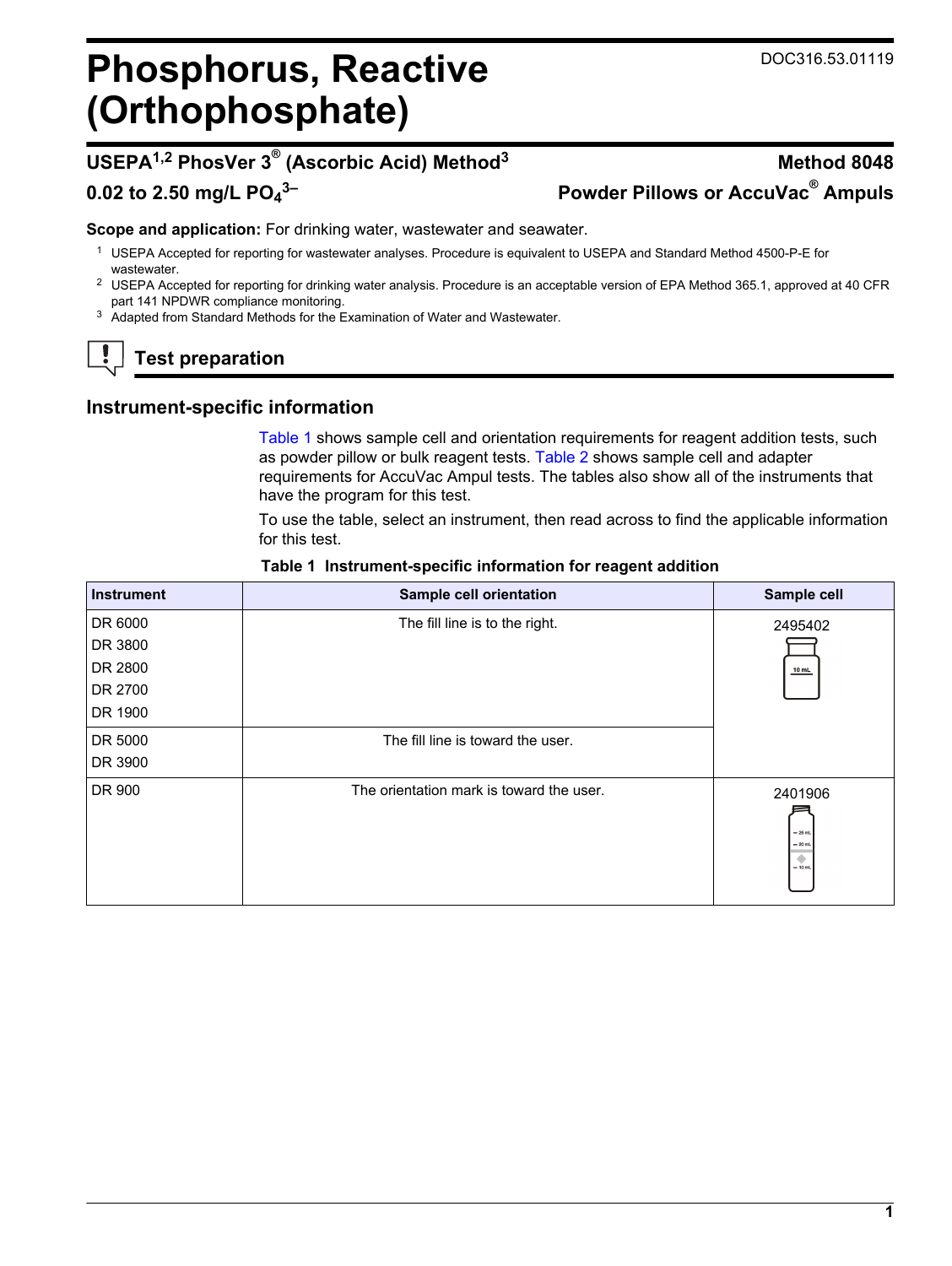#### **Table 2 Instrument-specific information for AccuVac Ampuls**

<span id="page-1-0"></span>

| <b>Instrument</b> | <b>Adapter</b>         | Sample cell |
|-------------------|------------------------|-------------|
| DR 6000           |                        | 2427606     |
| DR 5000           |                        |             |
| DR 900            |                        | $= 10$ mL   |
| DR 3900           | LZV846 (A)             |             |
| DR 1900           | 9609900 or 9609800 (C) |             |
| DR 3800           | LZV584 (C)             | 2122800     |
| DR 2800           |                        |             |
| DR 2700           |                        | $= 10$ mL   |

## **Before starting**

Install the instrument cap on the DR 900 cell holder before ZERO or READ is pushed.

For the best results, measure the reagent blank value for each new lot of reagent. Replace the sample with deionized water in the test procedure to determine the reagent blank value. Subtract the reagent blank value from the sample results automatically with the reagent blank adjust option.

Review the Safety Data Sheets (MSDS/SDS) for the chemicals that are used. Use the recommended personal protective equipment.

Dispose of reacted solutions according to local, state and federal regulations. Refer to the Safety Data Sheets for disposal information for unused reagents. Refer to the environmental, health and safety staff for your facility and/or local regulatory agencies for further disposal information.

## **Items to collect**

#### **Powder pillows**

| <b>Description</b>                                                                                                                     | Quantity |
|----------------------------------------------------------------------------------------------------------------------------------------|----------|
| PhosVer <sup>®</sup> 3 Phosphate Reagent powder pillow, 10-mL                                                                          |          |
| Sample cells. (For information about sample cells, adapters or light shields, refer to Instrument-<br>specific information on page 1.) |          |

Refer to [Consumables and replacement items o](#page-5-0)n page 6 for order information.

#### **AccuVac Ampuls**

| <b>Description</b>                                                                                                                    | Quantity |
|---------------------------------------------------------------------------------------------------------------------------------------|----------|
| PhosVer <sup>®</sup> 3 Phosphate Reagent AccuVac <sup>®</sup> Ampul                                                                   |          |
| Beaker, 50-mL                                                                                                                         |          |
| Sample cells (For information about sample cells, adapters or light shields, refer to Instrument-<br>specific information on page 1.) |          |
| Stopper for 18-mm tubes and AccuVac Ampuls                                                                                            |          |

Refer to [Consumables and replacement items o](#page-5-0)n page 6 for order information.

## **Sample collection and storage**

• Collect samples in clean glass or plastic bottles that have been cleaned with 6 N (1:1) hydrochloric acid and rinsed with deionized water.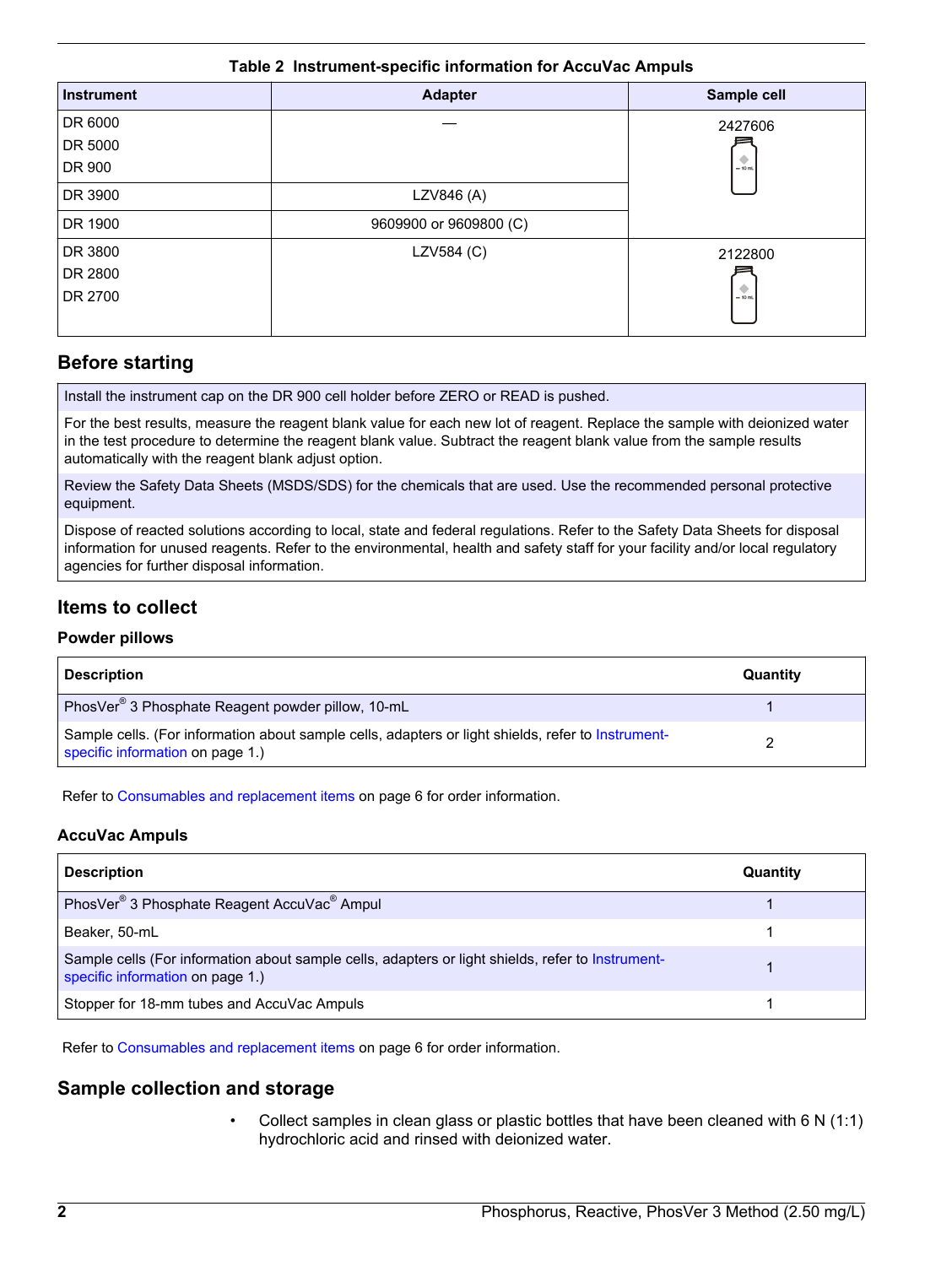- Do not use a detergent that contains phosphate to clean the sample bottles. The phosphate in the detergent will contaminate the sample.
- Analyze the samples as soon as possible for best results.
- If immediate analysis is not possible, immediately filter and keep the samples at or below 6 °C (43 °F) for a maximum of 48 hours.
- Let the sample temperature increase to room temperature before analysis.

## **Powder pillow procedure**



**1.** Start program **490 P React. PP**. For information about sample cells, adapters or light shields, refer to [Instrument-specific](#page-0-1) [information](#page-0-1) on page 1.



**2. Prepare the sample:** Fill a sample cell with 10 mL of sample.



**3.** Add the contents of one PhosVer 3 Phosphate Reagent Powder Pillow to the cell. A blue color develops if phosphorus is in the sample.



**4.** Immediately close the sample cell. Shake vigorously for 20–30 seconds.



**5.** Start the instrument timer. A 2‑minute reaction time starts.

If the sample was digested using the Acid Persulfate digestion, a 10‑minute reaction period is necessary.



**6. Prepare the blank:** Fill a second sample cell with 10 mL of sample.



**7.** When the timer expires, clean the blank sample cell.



**8.** Insert the blank into the cell holder.



**9.** Push **ZERO**. The display shows 0.00 mg/L  $PO<sub>4</sub>$ <sup>3-</sup>.



**10.** Clean the prepared sample cell.



**11.** Insert the prepared sample into the cell holder.



**12.** Push **READ**. Results show in mg/L  $PO<sub>4</sub><sup>3–</sup>$ .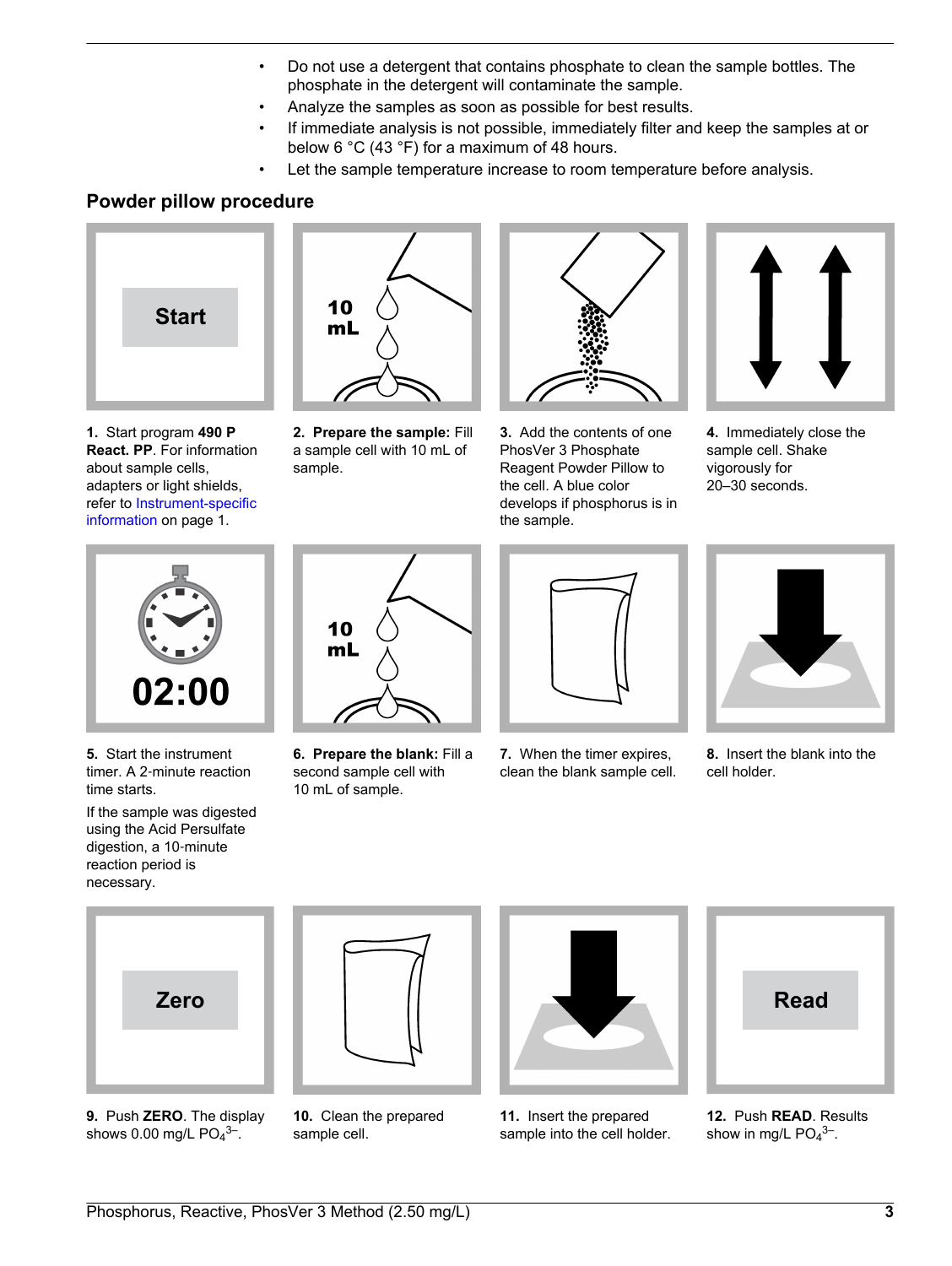## **AccuVac Ampul procedure**



**1.** Start program **492 P React. PV AV**. For information about sample cells, adapters or light shields, refer to [Instrument](#page-0-1)[specific information](#page-0-1) on page 1.



**2. Prepare the blank:** Fill the sample cell with 10 mL of sample.



**3. Prepare the sample:** Collect at least 40 mL of sample in a 50-mL beaker. Fill the AccuVac Ampul with sample. Keep the tip immersed while the AccuVac Ampul fills completely.



**4.** Close the AccuVac Ampul. Shake for approximately 30 seconds. Accuracy is not affected by undissolved powder.



- **5.** Start the instrument timer. A 2‑minute reaction time starts.
- If the sample was digested using the Acid Persulfate digestion, a 10‑minute reaction period is necessary.



**6.** When the timer expires, clean the blank sample cell.



**7.** Insert the blank into the cell holder.



**8.** Push **ZERO**. The display shows  $0.00 \text{ mg/L} \text{ PO}_4{}^{3-}.$ 



**9.** Clean the AccuVac Ampul.



**10.** Insert the prepared sample AccuVac Ampul into the cell holder.



**11.** Push **READ**. Results show in mg/L  $PO<sub>4</sub><sup>3–</sup>$ .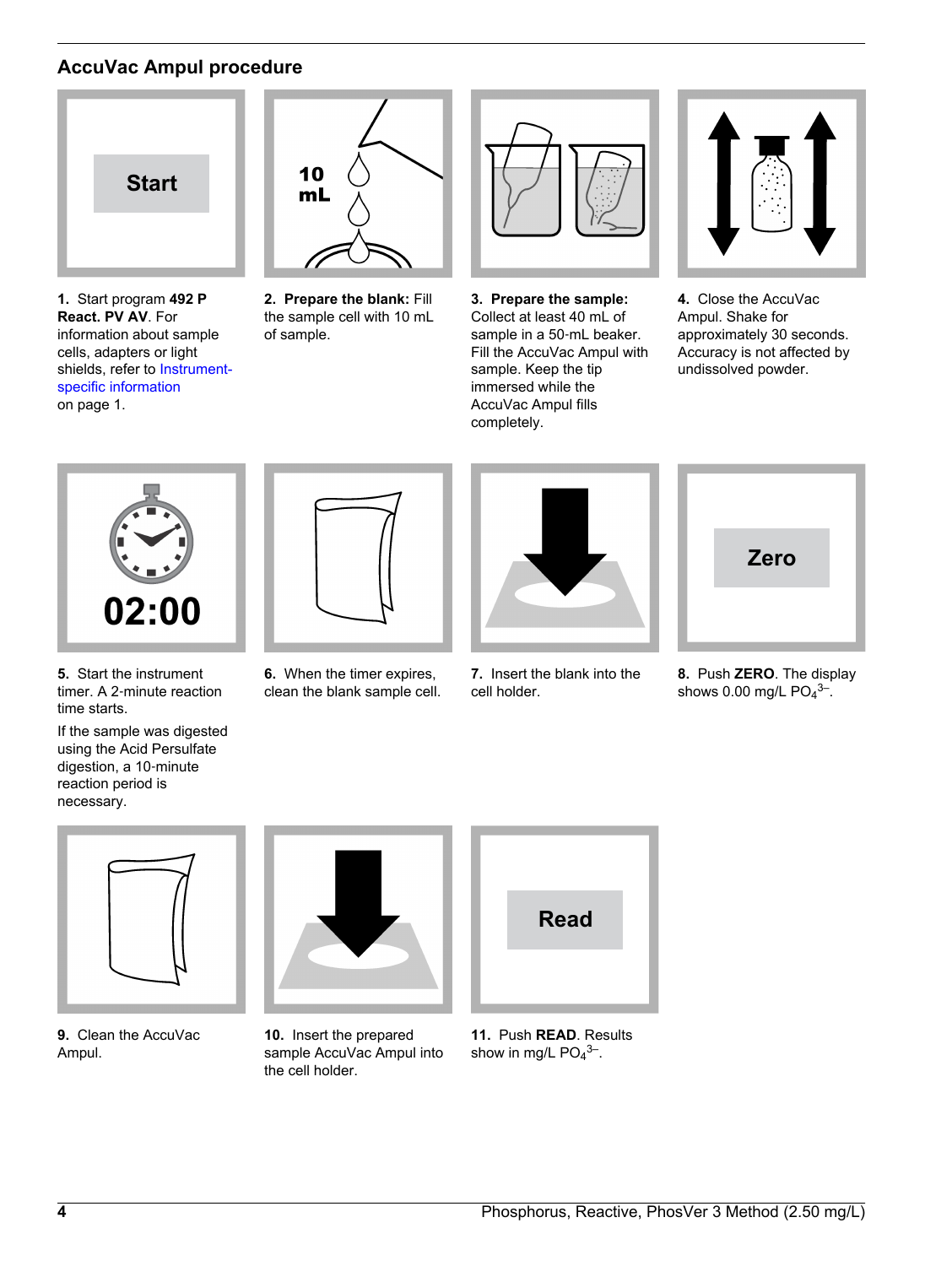#### **Interferences**

| Interfering substance                           | Interference level                                                                                                                                                                                                         |
|-------------------------------------------------|----------------------------------------------------------------------------------------------------------------------------------------------------------------------------------------------------------------------------|
| Aluminum                                        | More than 200 mg/L                                                                                                                                                                                                         |
| Arsenate                                        | Interferes at any level                                                                                                                                                                                                    |
| Chromium                                        | More than 100 mg/L                                                                                                                                                                                                         |
| Copper                                          | More than 10 mg/L                                                                                                                                                                                                          |
| Hydrogen Sulfide                                | Interferes at any level                                                                                                                                                                                                    |
| Iron                                            | More than 100 mg/L                                                                                                                                                                                                         |
| Nickel                                          | More than 300 mg/L                                                                                                                                                                                                         |
| Highly buffered samples or<br>extreme sample pH | Can prevent the correct pH adjustment (of the sample) by the reagents. Sample<br>pretreatment may be necessary. A pH range of 2-10 is recommended.                                                                         |
| Silica                                          | More than 50 mg/L                                                                                                                                                                                                          |
| Silicate                                        | More than 10 mg/L                                                                                                                                                                                                          |
| Turbidity or color                              | Samples with a high amount of turbidity can give inconsistent results. The acid in the<br>reagents can dissolve some of the suspended particles and variable desorption of<br>orthophosphate from the particles can occur. |
| Zinc                                            | More than 80 mg/L                                                                                                                                                                                                          |

## **Accuracy check**

#### **Standard additions method (sample spike)**

Use the standard additions method (for applicable instruments) to validate the test procedure, reagents and instrument and to find if there is an interference in the sample. Items to collect:

- Phosphate standard solution, 50 mg/L  $PO_4^{3-}$  ampule
- Ampule breaker
- Pipet, TenSette®, 0.1–1.0 mL and tips
- Mixing cylinders, 25-mL (3)
- **1.** Use the test procedure to measure the concentration of the sample, then keep the (unspiked) sample in the instrument.
- **2.** Go to the Standard Additions option in the instrument menu.
- **3.** Select the values for standard concentration, sample volume and spike volumes.
- **4.** Open the standard solution.
- **5.** Prepare three spiked samples: use the TenSette pipet to add 0.1 mL, 0.2 mL and 0.3 mL of the standard solution, respectively, to three 10-mL portions of fresh sample. Mix well.

*Note: For AccuVac® Ampuls, add 0.2 mL, 0.4 mL and 0.6 mL of the standard solution to three 50-mL portions of fresh sample.*

- **6.** Use the test procedure to measure the concentration of each of the spiked samples. Start with the smallest sample spike. Measure each of the spiked samples in the instrument.
- **7.** Select **Graph** to compare the expected results to the actual results.

*Note: If the actual results are significantly different from the expected results, make sure that the sample volumes and sample spikes are measured accurately. The sample volumes and sample spikes that are used should agree with the selections in the standard additions menu. If the results are not within acceptable limits, the sample may contain an interference.*

#### **Standard solution method**

Use the standard solution method to validate the test procedure, the reagents and the instrument.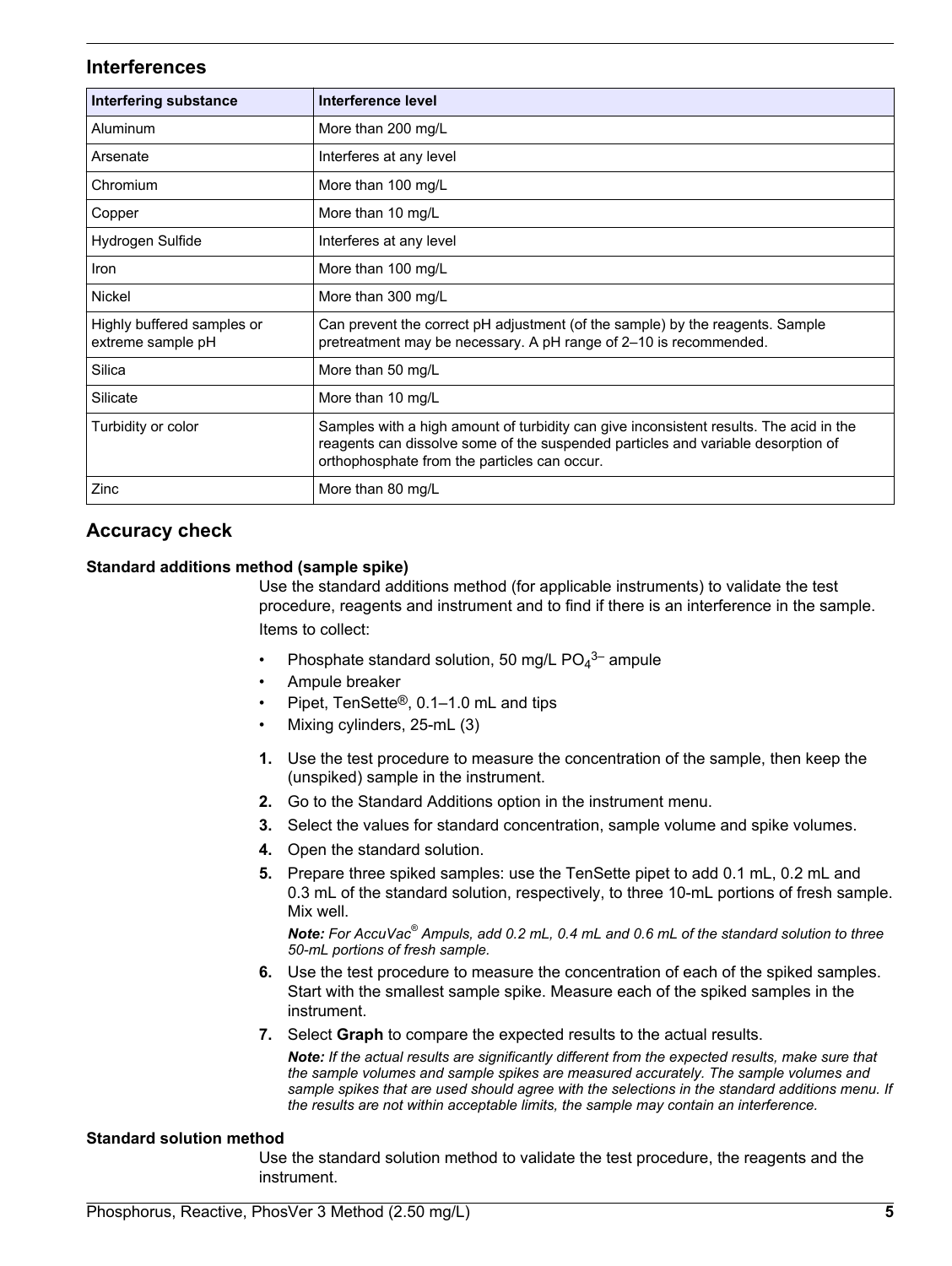Items to collect:

- 50 mg/L phosphate standard solution
- 100-mL volumetric flask, Class A
- 4-mL volumetric pipet, Class A and pipet filler safety bulb
- Deionized water
- **1.** Prepare a 2.00-mg/L phosphate standard solution as follows:
	- **a.** Use a pipet to add 4.00 mL of a 50-mg/L phosphate standard solution into the volumetric flask. *(Alternately, use one of the available mixed parameter standards. These standards contain 2.0 mg/L phosphate.)*
	- **b.** Dilute to the mark with deionized water. Mix well. Prepare this solution daily.
- **2.** Use the test procedure to measure the concentration of the prepared standard solution.
- **3.** Compare the expected result to the actual result.

*Note: The factory calibration can be adjusted slightly with the standard adjust option so that the instrument shows the expected value of the standard solution. The adjusted calibration is then used for all test results. This adjustment can increase the test accuracy when there are small variations in the reagents or instruments.*

#### **Method performance**

The method performance data that follows was derived from laboratory tests that were measured on a spectrophotometer during ideal test conditions. Users can get different results under different test conditions.

<span id="page-5-0"></span>

| Program | <b>Standard</b>               | Precision (95% Confidence Interval) | <b>Sensitivity</b><br>Concentration change per 0.010 Abs change |
|---------|-------------------------------|-------------------------------------|-----------------------------------------------------------------|
| 490     | 2.00 mg/L $PO4$ <sup>3-</sup> | 1.98-2.02 mg/L $PO4$ <sup>3-</sup>  | 0.02 mg/L $PO4$ <sup>3-</sup>                                   |
| 492     | 2.00 mg/L $PO4$ <sup>3-</sup> | 1.98-2.02 mg/L $PO4$ <sup>3-</sup>  | 0.02 mg/L $PO4$ <sup>3-</sup>                                   |

## **Summary of method**

Orthophosphate reacts with molybdate in an acid medium to produce a mixed phosphate/molybdate complex. Ascorbic acid then reduces the complex, which gives an intense molybdenum blue color. The measurement wavelength is 880 nm for spectrophotometers (DR 1900: 710 nm) or 610 nm for colorimeters.

#### **Consumables and replacement items**

#### **Required reagents**

| <b>Description</b>                                                          | <b>Quantity/Test</b> | Unit          | Item no. |
|-----------------------------------------------------------------------------|----------------------|---------------|----------|
| PhosVer <sup>®</sup> 3 Phosphate Reagent Powder Pillow <sup>1</sup> , 10 mL |                      | $100$ /p $kg$ | 2106069  |
| <b>OR</b>                                                                   |                      |               |          |
| PhosVer <sup>®</sup> 3 Phosphate Reagent AccuVac <sup>®</sup> Ampul         |                      | $25$ /pkq     | 2508025  |

#### **Required apparatus**

| <b>Description</b>                          | <b>Quantity/Test</b> | Unit  | Item no. |
|---------------------------------------------|----------------------|-------|----------|
| Beaker, 50 mL                               |                      | each  | 50041H   |
| Stoppers for 18-mm tubes and AccuVac Ampuls |                      | 6/pkg | 173106   |

<sup>&</sup>lt;sup>1</sup> PhosVer is a registered trademark of Hach Company.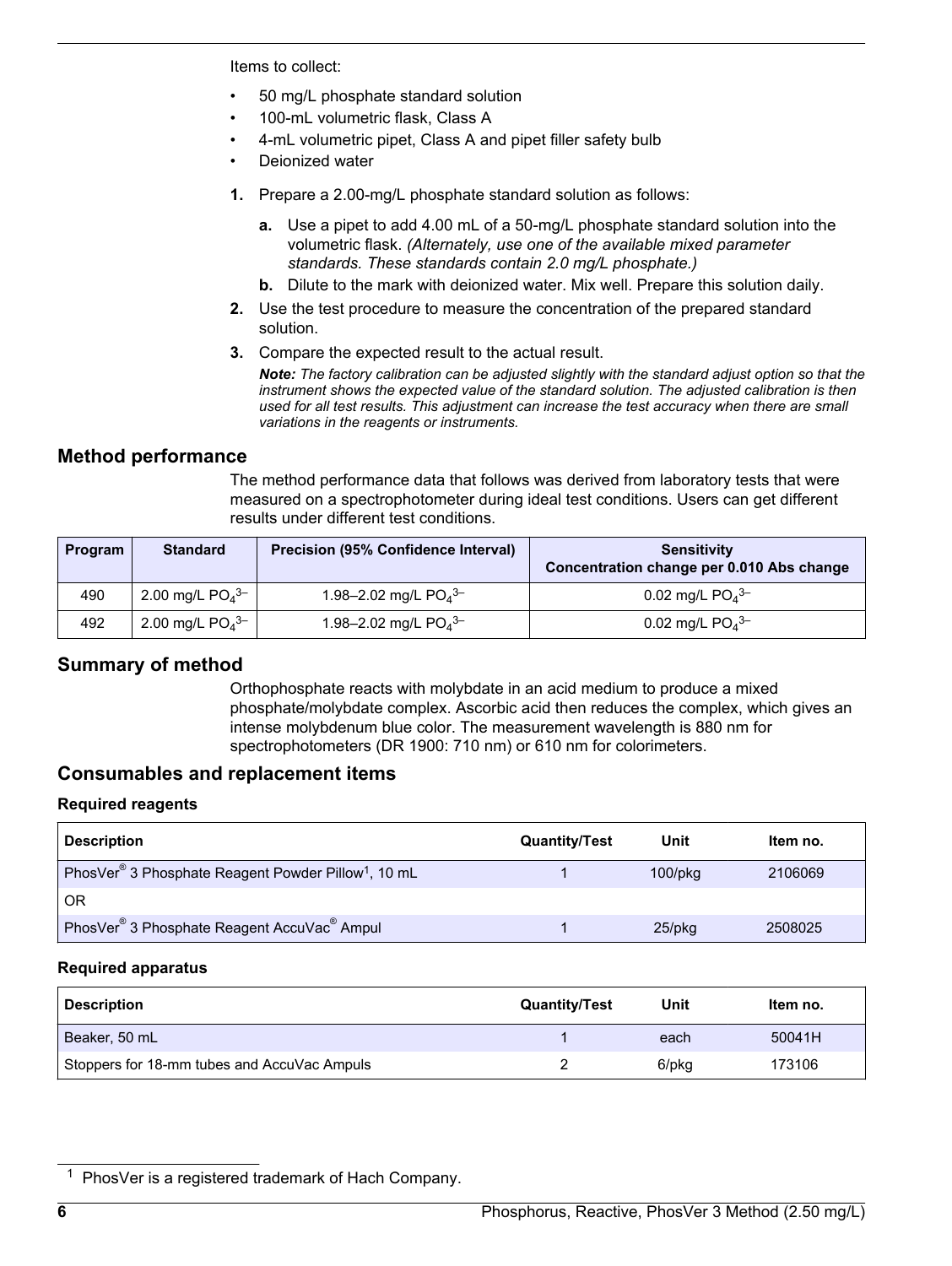#### **Recommended standards**

| <b>Description</b>                                                                                                                                         | Unit             | Item no. |
|------------------------------------------------------------------------------------------------------------------------------------------------------------|------------------|----------|
| Phosphate Standard Solution, 10-mL Voluette <sup>®</sup> Ampule, 50 mg/L as PO <sub>4</sub>                                                                | $16$ /pkg        | 17110    |
| Phosphate Standard Solution, 50 mg/L as $PO_4^{3-}$                                                                                                        | 500 ml           | 17149    |
| Phosphate Standard Solution, 1 mg/L as PO <sub>4</sub> <sup>3-</sup>                                                                                       | 500 mL           | 256949   |
| Drinking Water Standard, Mixed Parameter, Inorganic for F <sup>-</sup> , NO <sub>3</sub> -N, PO <sub>4</sub> <sup>3-</sup> , SO <sub>4</sub> <sup>2-</sup> | 500 mL           | 2833049  |
| Wastewater Effluent Standard Solution, Mixed Parameter, for NH <sub>3</sub> -N, NO <sub>3</sub> -N, PO <sub>4</sub> <sup>3-</sup> ,<br>COD, $SO42-$ , TOC  | $500 \text{ ml}$ | 2833249  |
| Water, deionized                                                                                                                                           | 4 L              | 27256    |

## **Optional reagents and apparatus**

| <b>Description</b>                                                     | <b>Unit</b> | Item no. |
|------------------------------------------------------------------------|-------------|----------|
| AccuVac <sup>®</sup> Drainer                                           | each        | 4103600  |
| AccuVac <sup>®</sup> Ampul Snapper                                     | each        | 2405200  |
| AccuVac <sup>®</sup> Ampul vials for sample blanks                     | 25/pkg      | 2677925  |
| Ampule Breaker, 10-mL Voluette <sup>®</sup> Ampules                    | each        | 2196800  |
| Bottle, sampling, with cap, low density polyethylene, 250 mL           | $12$ /pkg   | 2087076  |
| Mixing cylinder, graduated, 50 mL                                      | each        | 189641   |
| Flask, volumetric, Class A, 100 mL, glass                              | each        | 1457442  |
| Hydrochloric Acid Solution, 6.0 N (1:1)                                | 500 mL      | 88449    |
| Paper, pH, 0-14 pH range                                               | 100/pkg     | 2601300  |
| <b>Phosphate Treatment Powder Pillows</b>                              | 100/pkg     | 1450199  |
| Phosphate Standard Solution, 10 mg/L as PO <sub>4</sub>                | 946 mL      | 1420416  |
| Phosphate Standard Solution, 15-mg/L as PO <sub>4</sub> 3-             | 100 mL      | 1424342  |
| Phosphate Standard Solution, 100-mg/L as PO <sub>4</sub>               | 100 mL      | 1436832  |
| Phosphate Standard Solution, 10-mL ampule, 500 mg/L as PO <sub>4</sub> | 16/pkg      | 1424210  |
| Phosphate Standard Solution, 500-mg/L as PO <sub>4</sub>               | 100 mL      | 1424232  |
| Pipet, TenSette <sup>®</sup> , 0.1-1.0 mL                              | each        | 1970001  |
| Pipet, TenSette <sup>®</sup> , 1.0-10.0 mL                             | each        | 1970010  |
| Pipet tips for TenSette <sup>®</sup> Pipet, 0.1-1.0 mL                 | 50/pkg      | 2185696  |
| Pipet tips for TenSette <sup>®</sup> Pipet, 0.1-1.0 mL                 | 1000/pkg    | 2185628  |
| Pipet tips for TenSette <sup>®</sup> Pipet, 1.0-10.0 mL                | 50/pkg      | 2199796  |
| Pipet tips for TenSette <sup>®</sup> Pipet, 1.0-10.0 mL                | 250/pkg     | 2199725  |
| Pipet, volumetric, Class A, 4.00 mL                                    | each        | 1451504  |